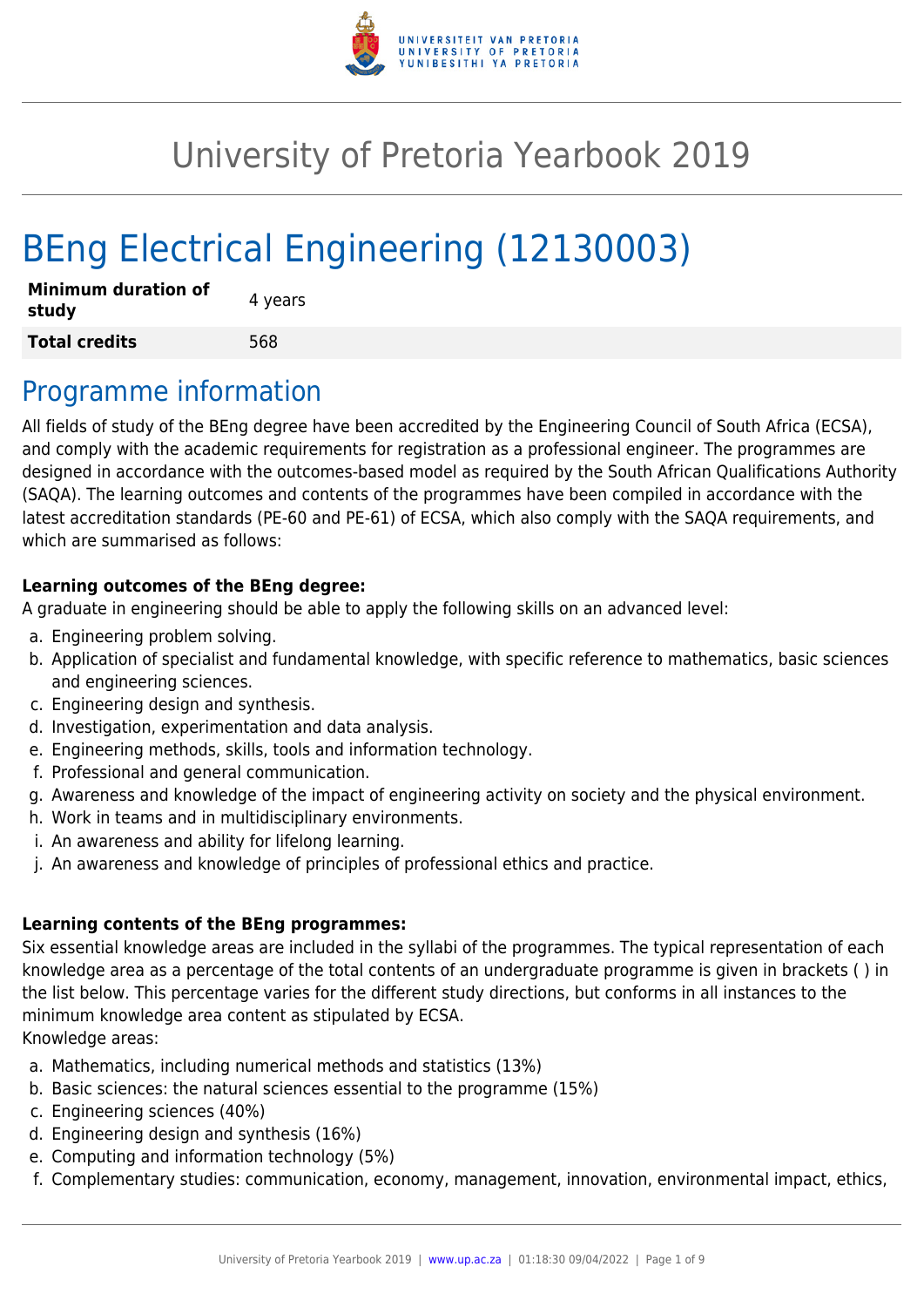

engineering practice (11%).

# Admission requirements

- The following persons will be considered for admission: a candidate who is in possession of a certificate that is deemed by the University to be equivalent to the required Grade 12 certificate with university endorsement; a candidate who is a graduate from another tertiary institution or has been granted the status of a graduate of such an institution; and a candidate who is a graduate of another faculty at the University of Pretoria.
- Life Orientation is excluded when calculating the APS.
- Grade 11 results are used in the conditional admission of prospective students.
- A valid qualification with admission to degree studies is required.
- Minimum subject and achievement requirements, as set out below, are required.
- Conditional admission to the four-year programmes in the School of Engineering is only guaranteed if a prospective student complies with ALL the requirements below. ?
- Note: Candidates who do not comply with the minimum requirements, set out above, but who have obtained a minimum APS of 30, an achievement level of 5 for English, 6 for Mathematics and 5 for Physical Science, will be considered for conditional admission to either the four-year programme or the ENGAGE programme based on the results of the NBT.
- Admission to ENGAGE in the School of Engineering will be determined by the results of the NBT. NSC results, an achievement level of 5 in Mathematics and 4 in Physical Science, as well as an achievement level of 4 in English, together with an APS of 25.
- Students may apply directly to be considered for the ENGAGE programme.
- Tuition will be presented in English only.

| <b>English Home</b><br>Language or                    | <b>Minimum requirements</b><br><b>Achievement level</b> |         |                    |         |                         |    |
|-------------------------------------------------------|---------------------------------------------------------|---------|--------------------|---------|-------------------------|----|
| <b>English First</b><br><b>Additional</b><br>Language |                                                         |         | <b>Mathematics</b> |         | <b>Physical Science</b> |    |
| NSC/IEB                                               | AS Level                                                | NSC/IEB | AS Level           | NSC/IEB | AS<br>Level             |    |
| 5                                                     |                                                         | 6       | B                  | 6       | B                       | 35 |

\* Cambridge A level candidates who obtained at least a D in the required subjects, will be considered for admission. International Baccalaureate (IB) HL candidates who obtained at least a 4 in the required subjects, will be considered for admission.

| <b>ENGAGE Programme minimum requirements</b><br><b>Achievement level</b><br><b>English Home</b><br>Language or |          |                    |          |                         |             |            |  |  |  |  |
|----------------------------------------------------------------------------------------------------------------|----------|--------------------|----------|-------------------------|-------------|------------|--|--|--|--|
| <b>English First</b><br><b>Additional</b><br>Language                                                          |          | <b>Mathematics</b> |          | <b>Physical Science</b> |             | <b>APS</b> |  |  |  |  |
| NSC/IEB                                                                                                        | AS Level | NSC/IEB            | AS Level | NSC/IEB                 | AS<br>Level |            |  |  |  |  |
| 4                                                                                                              |          | 5                  |          | 4                       | D           | 25         |  |  |  |  |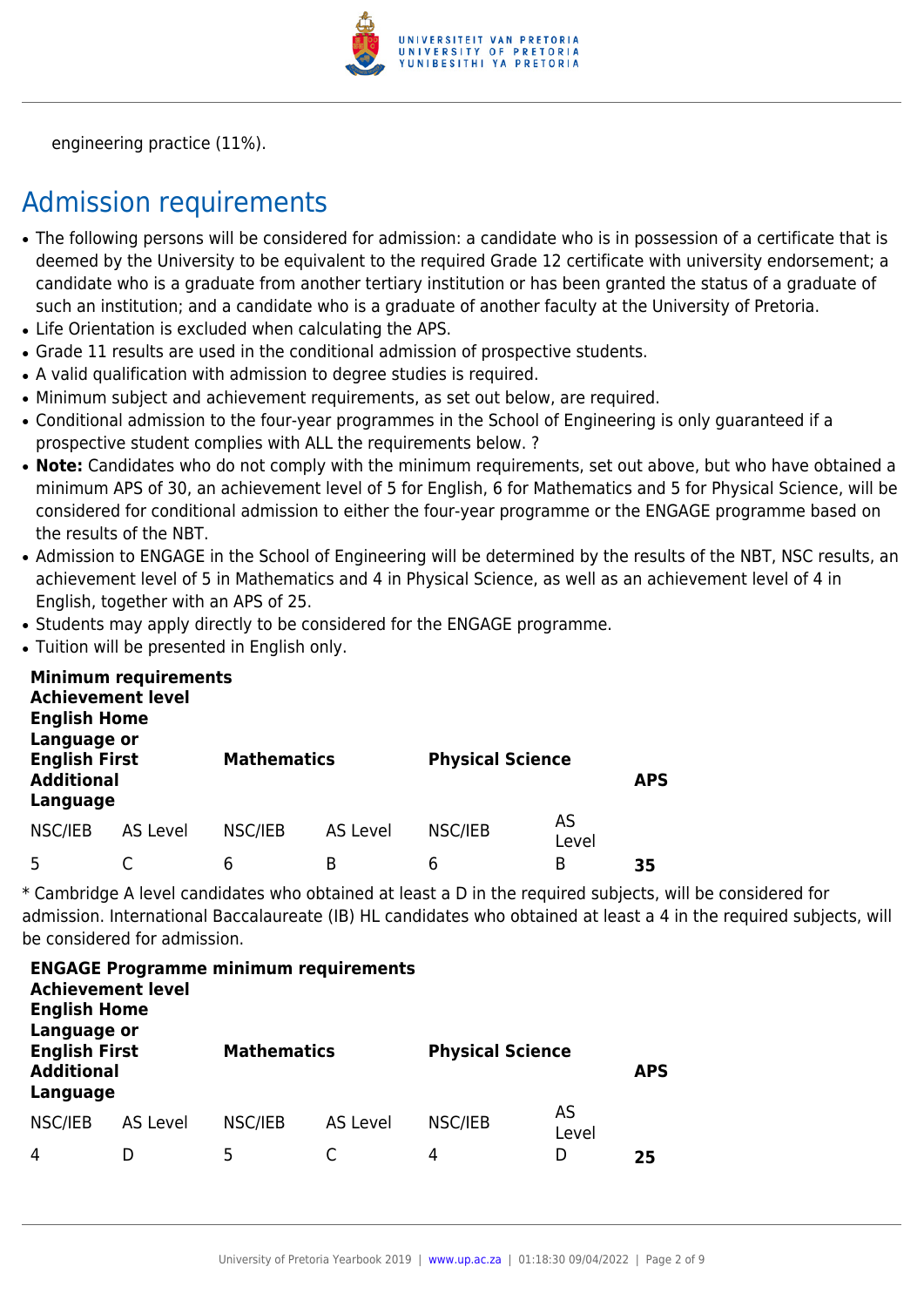

# Other programme-specific information

With a few exceptions, most modules offered at the School of Engineering are semester modules having credit values of either 8 or 16.

A student may be permitted by the Dean, on recommendation of the relevant head of department, to register for an equivalent module in an alternate semester, although the module is normally offered to the student's group in another semester, and providing that no timetable clashes occur.

#### **Please note:**

- 1. All students are required to successfully complete JCP 2013, Community-based project 203 as part of the requirements for the BEng degree. A student may register for the module during any of the years of study of the programme, but preferably not during the first or the final year of study.
- 2. Students registered for Chemical Engineering who have passed CBI 311, receive credit for CBI 410.
- 3. Mechanical Engineering: For the Aeronautical Option, the themes of both the Design and the Project must be aeronautical-related.
- 4. Offering of electives depends on the availability of resources and industry support.

# Promotion to next study year

#### **Promotion to the second semester of the first year and to the second year of study (Eng. 14)**

- a. A new first-year student who has failed in all the prescribed modules of the programme at the end of the first semester, is excluded from studies in the School of Engineering. A student who is registered for the Engineering Augmented Degree Programme and has passed only 8 credits will also be excluded.
- b. A student who complies with all the requirements of the first year of study, is promoted to the second year of study.
- c. A student who has not passed at least 70% of the credits of the first year of study after the November examinations, must reapply for admission should he/she intend to proceed with his/her studies. Application on the prescribed form must be submitted to the Student Administration of the School of Engineering not later than 11 January. Late applications will be accepted only in exceptional circumstances after approval by the Dean. Should first-year students be readmitted, conditions of readmission will be determined by the Admissions Committee.
- d. Students who have not passed all the prescribed modules at first year level (level 100), as well as students who are readmitted in terms of Faculty Regulations must register for the outstanding first-year level (level-100) modules.
- e. A student who is repeating his or her first year, may, on recommendation of the relevant heads of department and with the approval of the Dean, be permitted to enroll for modules of the second-year of study in addition to the first-year modules which he or she failed, providing that he or she complies with the prerequisites for the second-year modules and no timetable clashes occur. Students on the ENGAGE programme may, following the same procedure, be permitted to enrol for level-200 modules in addition to the level-100 modules which he/she failed providing that he/she complies with the prerequisites for the modules at 200-level and no timetable clashes occur. On recommendation of the relevant head of department and with special permission from the Dean, permission may be granted to exceed the prescribed number of credits. The total number of credits which may be approved may not exceed the normal number of credits per semester by more than 16 credits.
- f. Students in Computer, Electrical and Electronic Engineering, who fail a first-year module for the second time, forfeit the privilege of registering for any modules of an advanced year of study.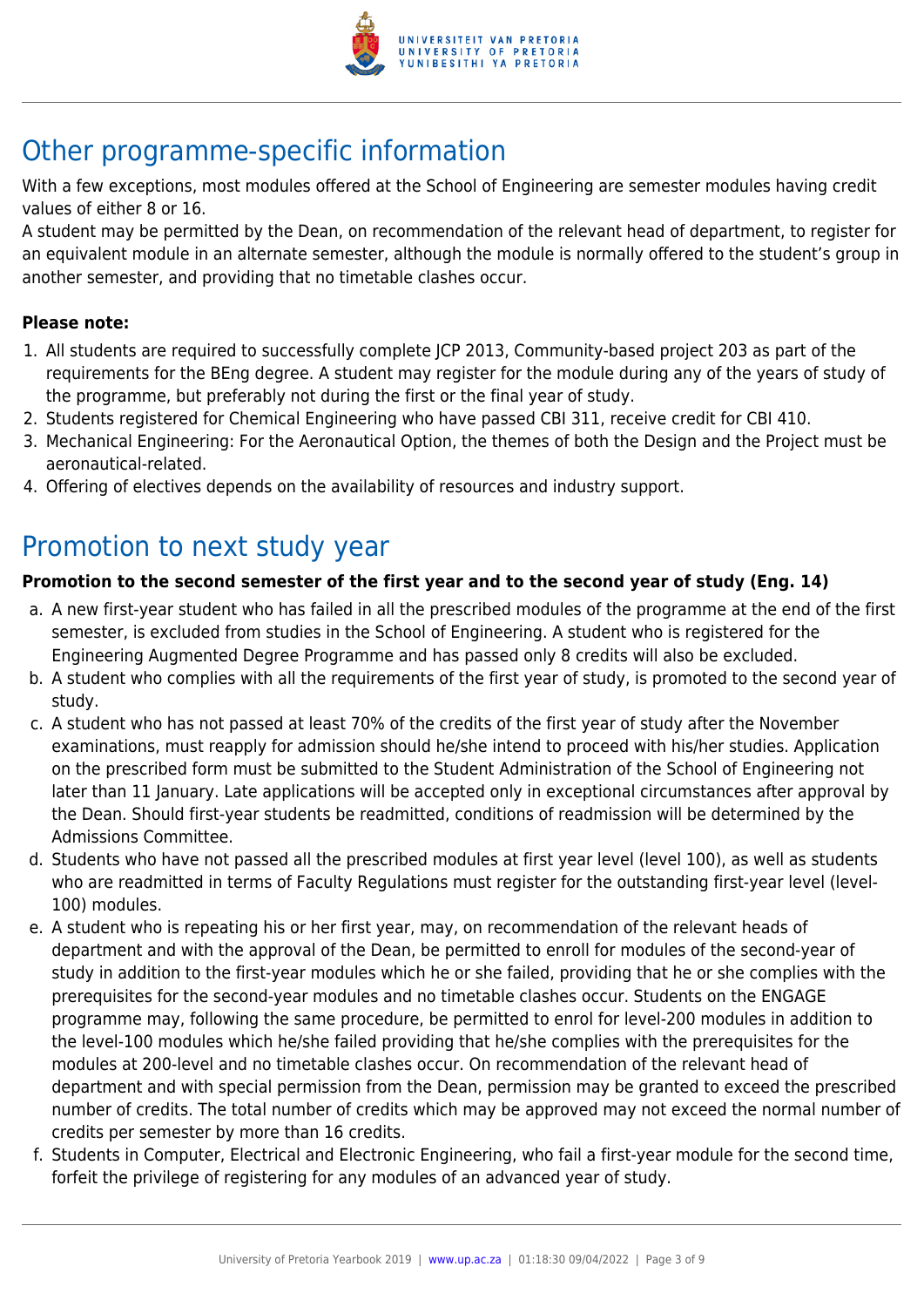

#### **Please note:**

- i. From the second year of study each student should be in possession of an approved calculator. It is assumed that each student will have easy access to a personal computer.
- ii. Students who intend transferring to Mining Engineering, must familiarise themselves with the stipulations set out in the syllabi of PWP 121 Workshop practice 121.

**Promotion to the third year of study of the Four-year Programme, as well as to the third and the fourth years of study of the ENGAGE Programme. In case of the fourth year of study of the ENGAGE Programme, the words "first", "second" and "third" must be substituted with the words "second", "third" and "fourth" respectively. (Eng. 15)**

- a. A student who complies with all the requirements of the second year of study, is promoted to the third year of study.
- b. A student must pass all the prescribed modules at first year level (level 100) before he or she is admitted to any module at third year level (level 300).
- c. A student who is repeating his or her second year must register for all the second-year modules still outstanding. Such a student may, on recommendation of the relevant head of department and with the approval of the Dean, be permitted to enroll for modules of the third year of study in addition to the secondyear modules which he or she failed, providing that he or she complies with the prerequisites for the thirdyear modules and no timetable clashes occur. On recommendation of the relevant head of department, and with special permission from the Dean, permission may be granted to exceed the prescribed number of credits. The total number of credits which may be approved may not exceed the normal number of credits per semester by more than 16 credits.
- d. Students in Computer, Electrical and Electronic Engineering who fail a second-year module for the second time forfeit the privilege of registering for any modules of the third year of study.
- e. Students who intend transferring to Mining Engineering must familiarise themselves with the stipulations set out in the syllabi of PWP 120 Workshop practice 120, as well as PPY 317 Practical training 317.

#### **Promotion to the fourth year of study of the Four-year Programme, as well as to the fifth year of study of the ENGAGE Programme. In case of the fifth year of study of the ENGAGE Programme, the words "second", "third" and "fourth" must be substituted with the words "third", "fourth" and "fifth" respectively. (Eng. 16)**

- a. A student who complies with all the requirements of the third year of study is promoted to the fourth year of study. A student who does not comply with all the requirements but who is able to register for all outstanding modules in order to complete the degree programme, may at registration be promoted to the fourth year of study.
- b. A student must pass all the prescribed modules of the second year of study, before he or she is admitted to any module of the fourth year of study.
- c. A student who has not passed all the prescribed modules of the third year of study, must register for the outstanding modules. A student may be admitted by the Dean, on the recommendation of the relevant head of department, to modules of the fourth year of study, in addition to the outstanding third-year modules, provided that he or she complies with the prerequisites of the fourth-year modules and no timetable clashes occur. The total number of credits per semester for which a student registers may not exceed the normal number of credits per semester by more than 16 credits. In exceptional cases, the Dean may, on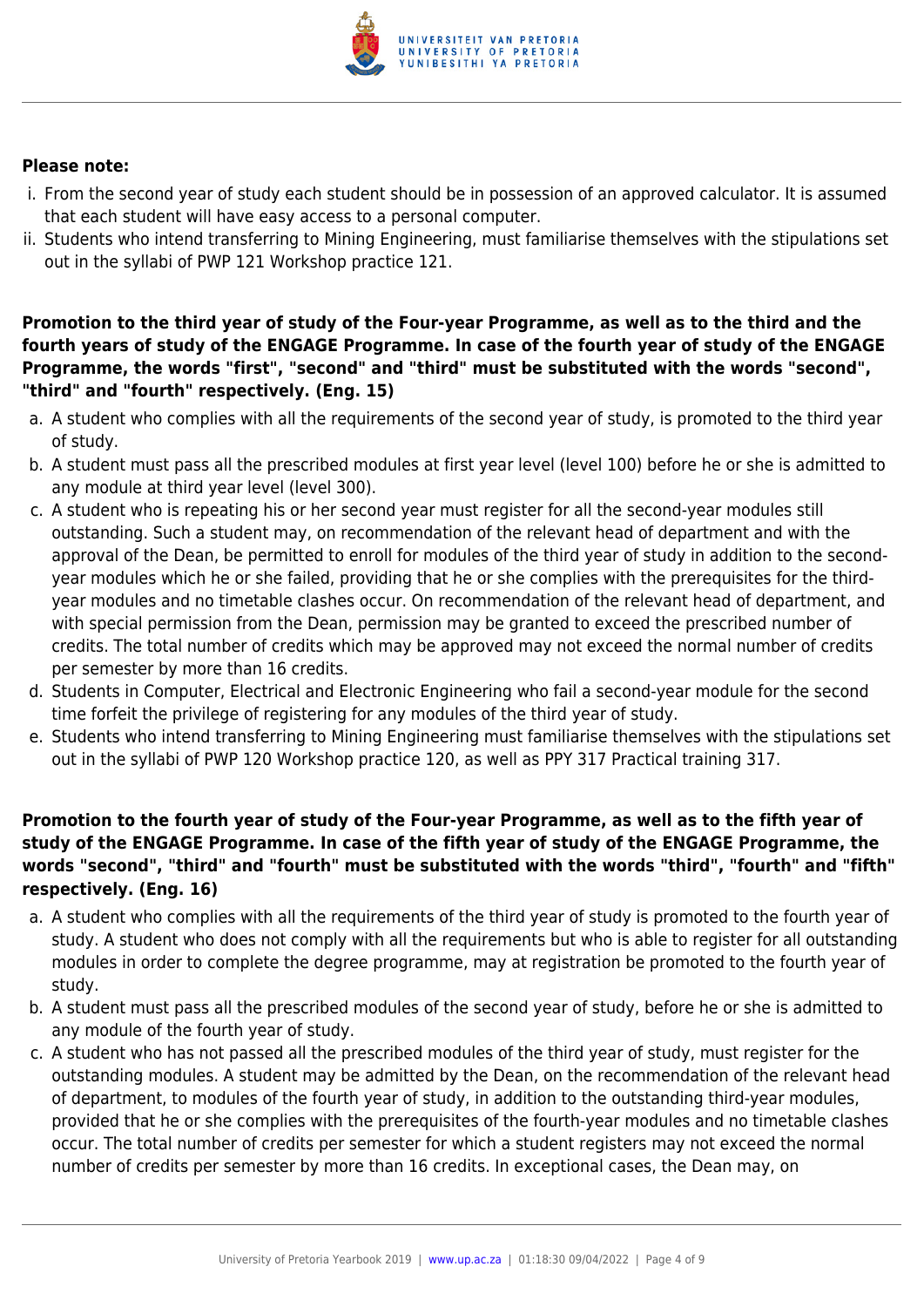

recommendation of the relevant head of department, permit a student to exceed the above limit.

d. Students in Computer, Electrical and Electronic Engineering who fail a third-year module for the second time, forfeit the privilege of registering for any modules of the fourth year of study.

# Pass with distinction

- a. A student graduates with distinction if:
- i. no module of the third or fourth year of study of the four year programme or of the fourth or fifth year of the ENGAGE programme was repeated and a weighted average of at least 75% was obtained in one year in all the modules of the final year of study; and
- ii. the degree programme was completed within the prescribed four years for the four year programme and within the prescribed five years of the ENGAGE programme.
- b. Exceptional cases to the above will be considered by the Dean.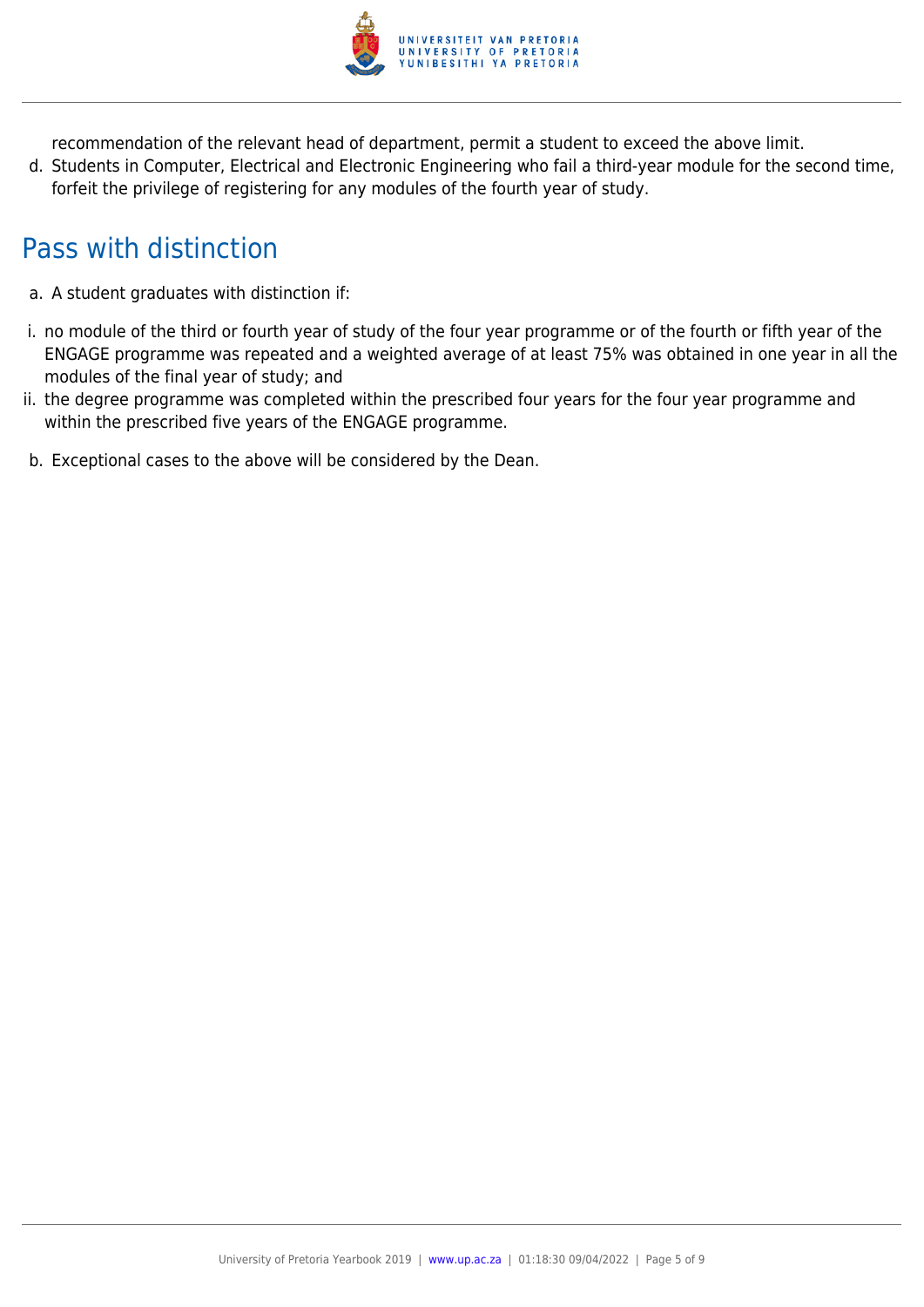

## Curriculum: Year 1

#### **Minimum credits: 144**

### **Fundamental modules**

[Academic orientation 112](https://www.up.ac.za/faculty-of-education/yearbooks/2019/modules/view/UPO 112) (UPO 112) - Credits: 0.00

### **Core modules**

[General chemistry 171](https://www.up.ac.za/faculty-of-education/yearbooks/2019/modules/view/CHM 171) (CHM 171) - Credits: 16.00 [Electricity and electronics 122](https://www.up.ac.za/faculty-of-education/yearbooks/2019/modules/view/EBN 122) (EBN 122) - Credits: 16.00 [Physics 176](https://www.up.ac.za/faculty-of-education/yearbooks/2019/modules/view/FSK 176) (FSK 176) - Credits: 16.00 [Humanities and social sciences 110](https://www.up.ac.za/faculty-of-education/yearbooks/2019/modules/view/HAS 110) (HAS 110) - Credits: 8.00 [Humanities and social sciences 120](https://www.up.ac.za/faculty-of-education/yearbooks/2019/modules/view/HAS 120) (HAS 120) - Credits: 8.00 [Graphical communication 110](https://www.up.ac.za/faculty-of-education/yearbooks/2019/modules/view/MGC 110) (MGC 110) - Credits: 16.00 [Materials science 113](https://www.up.ac.za/faculty-of-education/yearbooks/2019/modules/view/NMC 113) (NMC 113) - Credits: 16.00 [Mechanics 122](https://www.up.ac.za/faculty-of-education/yearbooks/2019/modules/view/SWK 122) (SWK 122) - Credits: 16.00 [Calculus 158](https://www.up.ac.za/faculty-of-education/yearbooks/2019/modules/view/WTW 158) (WTW 158) - Credits: 16.00 [Mathematics 164](https://www.up.ac.za/faculty-of-education/yearbooks/2019/modules/view/WTW 164) (WTW 164) - Credits: 16.00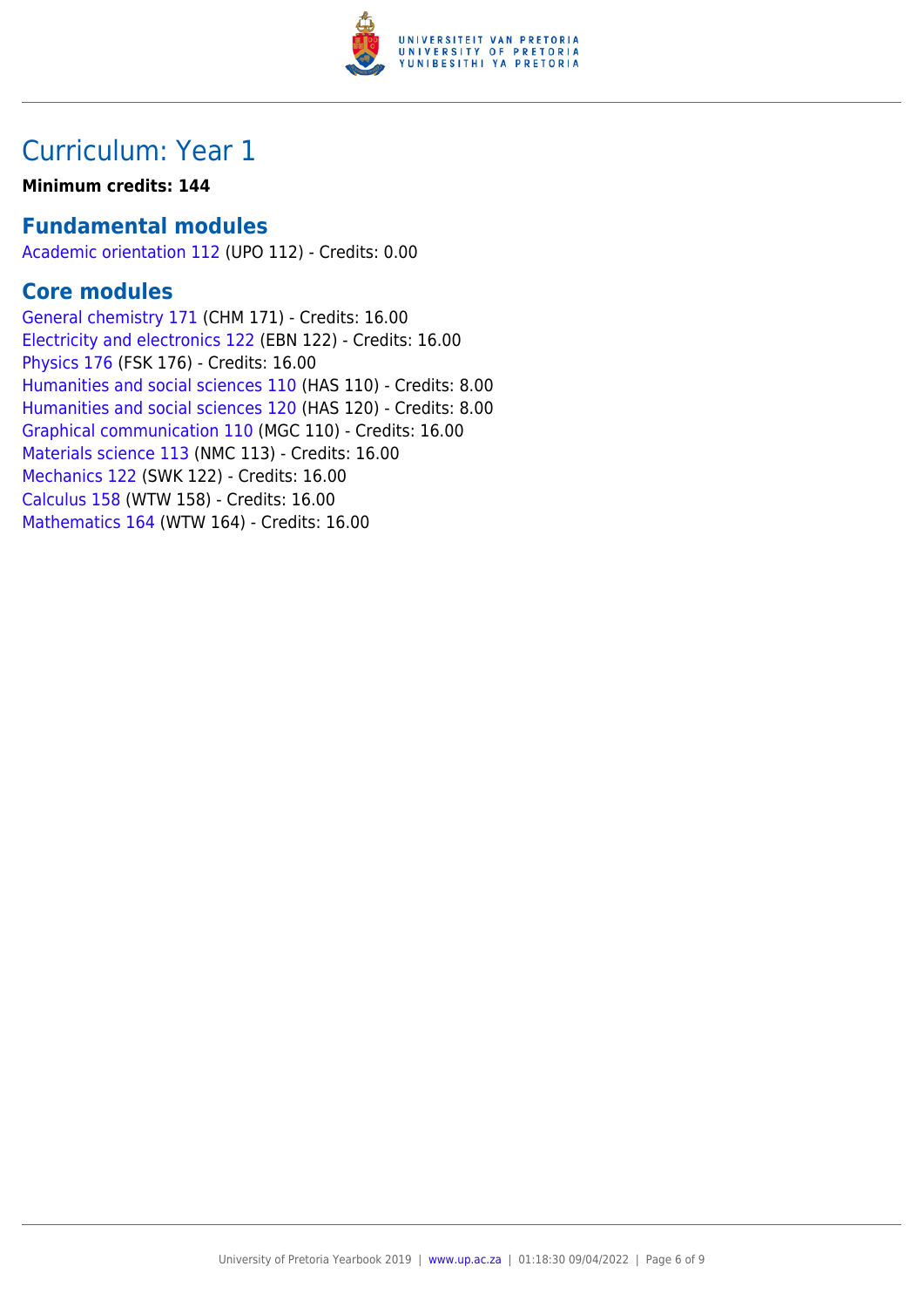

### Curriculum: Year 2

#### **Minimum credits: 148**

### **Core modules**

[Engineering statistics 220](https://www.up.ac.za/faculty-of-education/yearbooks/2019/modules/view/BES 220) (BES 220) - Credits: 8.00 [Imperative programming 132](https://www.up.ac.za/faculty-of-education/yearbooks/2019/modules/view/COS 132) (COS 132) - Credits: 16.00 [Electrical engineering 211](https://www.up.ac.za/faculty-of-education/yearbooks/2019/modules/view/EIR 211) (EIR 211) - Credits: 16.00 [Professional and technical communication 210](https://www.up.ac.za/faculty-of-education/yearbooks/2019/modules/view/EJJ 210) (EJJ 210) - Credits: 8.00 [Linear systems 220](https://www.up.ac.za/faculty-of-education/yearbooks/2019/modules/view/ELI 220) (ELI 220) - Credits: 16.00 [Introduction to programming and computer simulations 101](https://www.up.ac.za/faculty-of-education/yearbooks/2019/modules/view/EMR 101) (EMR 101) - Credits: 4.00 [Practical wiring 200](https://www.up.ac.za/faculty-of-education/yearbooks/2019/modules/view/EPW 200) (EPW 200) - Credits: 4.00 [Digital systems 220](https://www.up.ac.za/faculty-of-education/yearbooks/2019/modules/view/ERS 220) (ERS 220) - Credits: 16.00 [Community-based project 203](https://www.up.ac.za/faculty-of-education/yearbooks/2019/modules/view/JCP 203) (JCP 203) - Credits: 8.00 [Dynamics 210](https://www.up.ac.za/faculty-of-education/yearbooks/2019/modules/view/MSD 210) (MSD 210) - Credits: 16.00 [Mathematics 238](https://www.up.ac.za/faculty-of-education/yearbooks/2019/modules/view/WTW 238) (WTW 238) - Credits: 16.00 [Differential equations 256](https://www.up.ac.za/faculty-of-education/yearbooks/2019/modules/view/WTW 256) (WTW 256) - Credits: 8.00 [Calculus 258](https://www.up.ac.za/faculty-of-education/yearbooks/2019/modules/view/WTW 258) (WTW 258) - Credits: 8.00 [Numerical methods 263](https://www.up.ac.za/faculty-of-education/yearbooks/2019/modules/view/WTW 263) (WTW 263) - Credits: 8.00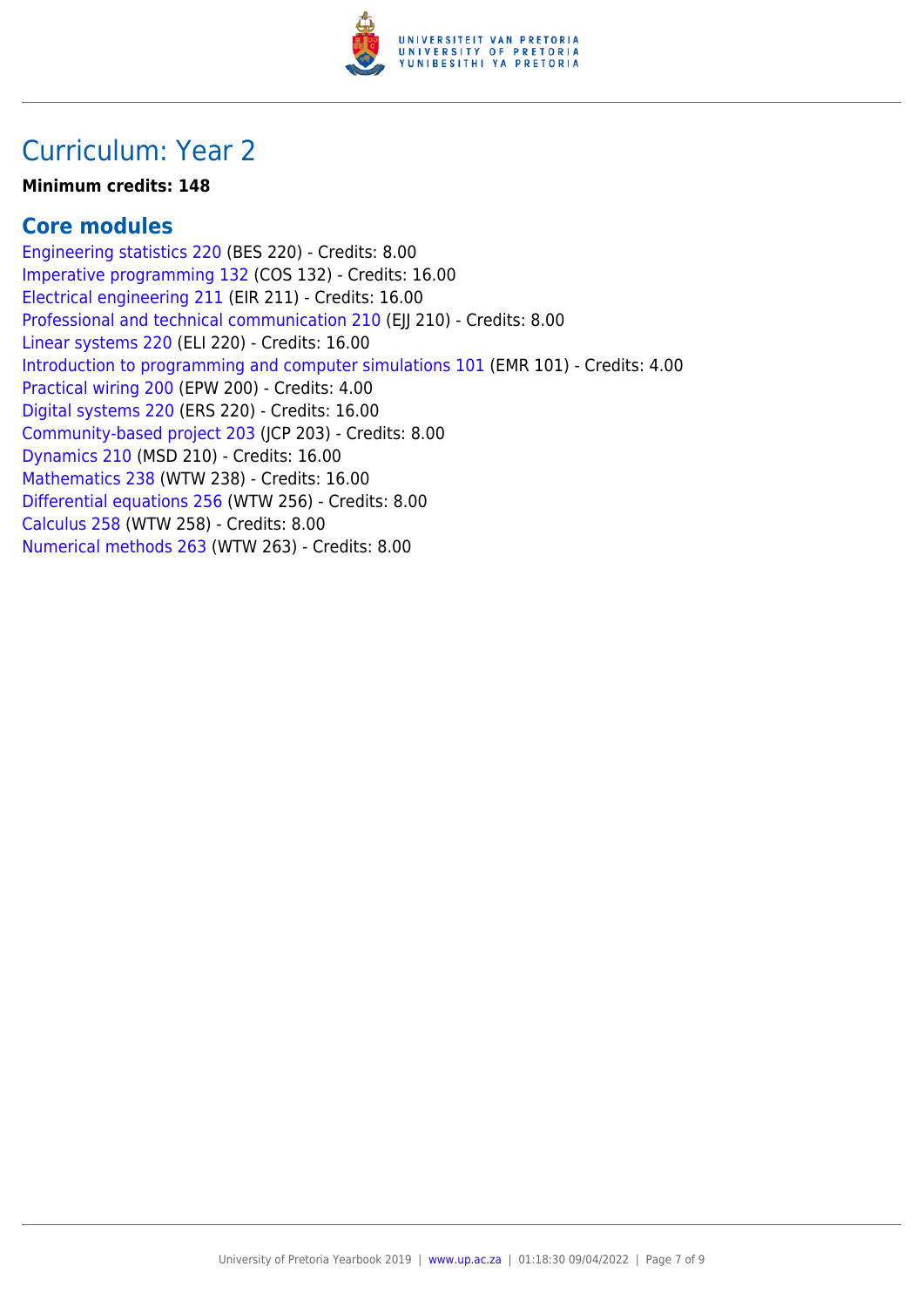

### Curriculum: Year 3

#### **Minimum credits: 148**

### **Core modules**

[Engineering management 310](https://www.up.ac.za/faculty-of-education/yearbooks/2019/modules/view/BSS 310) (BSS 310) - Credits: 8.00 [Control systems 320](https://www.up.ac.za/faculty-of-education/yearbooks/2019/modules/view/EBB 320) (EBB 320) - Credits: 16.00 [Power electronics 320](https://www.up.ac.za/faculty-of-education/yearbooks/2019/modules/view/EDF 320) (EDF 320) - Credits: 16.00 [Power system components 320](https://www.up.ac.za/faculty-of-education/yearbooks/2019/modules/view/EKK 320) (EKK 320) - Credits: 16.00 [Electrical machines 311](https://www.up.ac.za/faculty-of-education/yearbooks/2019/modules/view/ELX 311) (ELX 311) - Credits: 16.00 [Microprocessors 310](https://www.up.ac.za/faculty-of-education/yearbooks/2019/modules/view/EMK 310) (EMK 310) - Credits: 16.00 [Electromagnetism 310](https://www.up.ac.za/faculty-of-education/yearbooks/2019/modules/view/EMZ 310) (EMZ 310) - Credits: 16.00 [Analogue electronics 310](https://www.up.ac.za/faculty-of-education/yearbooks/2019/modules/view/ENE 310) (ENE 310) - Credits: 16.00 [DSP programming 300](https://www.up.ac.za/faculty-of-education/yearbooks/2019/modules/view/ESP 300) (ESP 300) - Credits: 4.00 [Electrical engineering design 320](https://www.up.ac.za/faculty-of-education/yearbooks/2019/modules/view/EWE 320) (EWE 320) - Credits: 16.00 [Engineering activity and group work 320](https://www.up.ac.za/faculty-of-education/yearbooks/2019/modules/view/MIA 320) (MIA 320) - Credits: 8.00